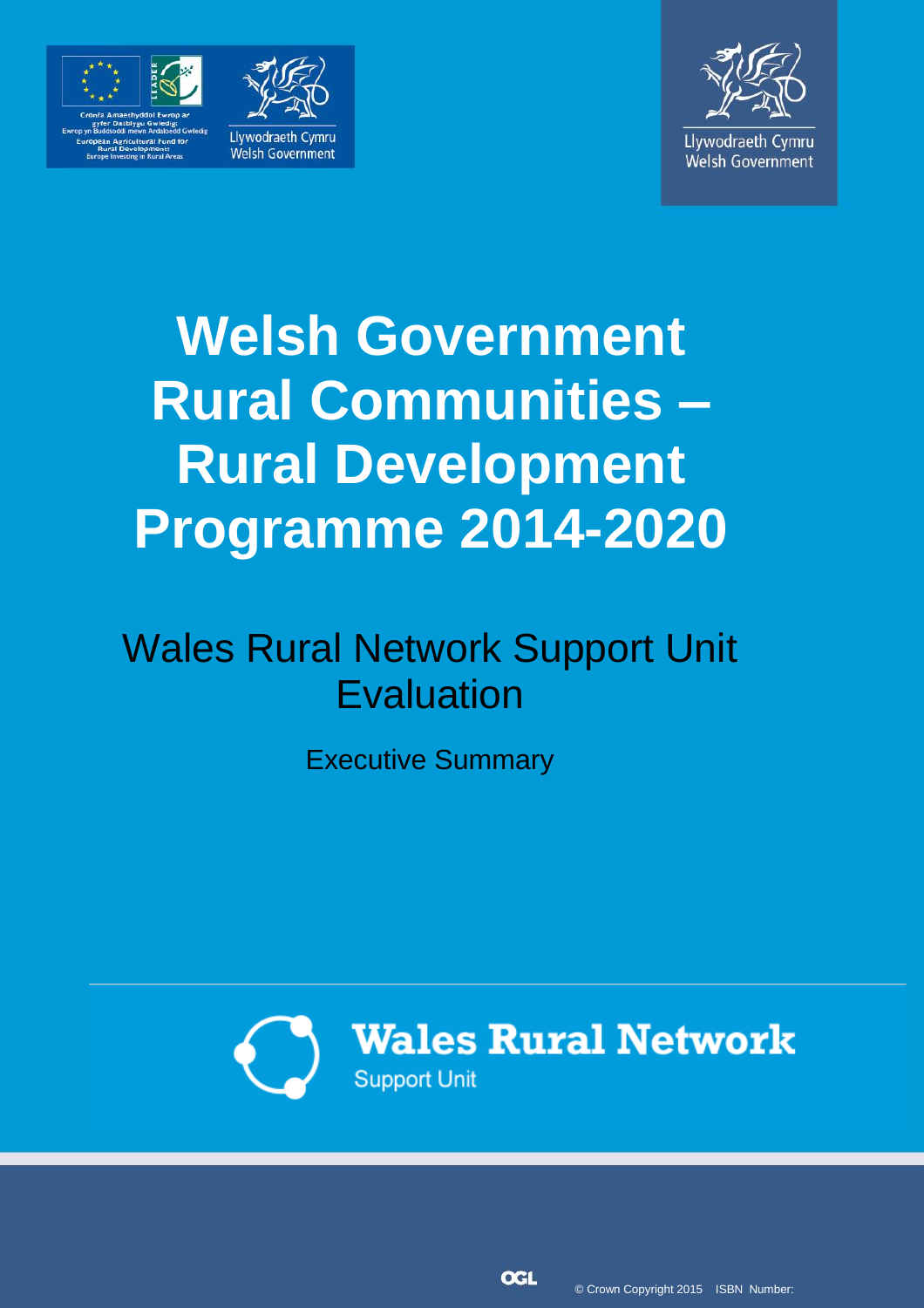# **Executive Summary**

## **Introduction**

- i. This report presents the findings of the external evaluation of the Wales Rural Network Support Unit (WRNSU).
- ii. The WRNSU is the Support Unit and secretariat administrating the Welsh National Rural Network (NRN) which was established to support the delivery of the Rural Development Programme (RDP) in Wales. Each EU country is mandated by Section 1 of Article 54 of the European Agricultural Fund for Rural Development (EAFRD) Regulation to set up and operate a National Rural Network (NRN) with the following aims: to increase the involvement of stakeholders in the implementation of rural development, to improve the quality of rural development programmes, to inform the broader public and potential beneficiaries or rural development policy and funding opportunities, and foster innovation in agriculture, food production, forestry and rural areas.
- iii. NRNs act as a central point through which stakeholders across different sectors and policy areas within rural development can interact and share knowledge and learning. Having previously supported the delivery of the LEADER Programme in previous funding periods, in the 2014-2020 funding period NRNs have supported the delivery of the RDP as a whole, aiming to increase the involvement of stakeholders in rural development. National Rural Networks therefore serve as a conduit between policy makers, practitioners and the wider rural community, facilitating the flow of information between stakeholders within rural development.
- iv. NRNs also interact with the European Network for Rural Development (ENRD), which is itself a hub for the exchange of information on how rural development policy, programmes and projects are working in practice. Through the ENRD, NRNs share best practice and facilitate cooperation and interaction between rural development stakeholders across the EU.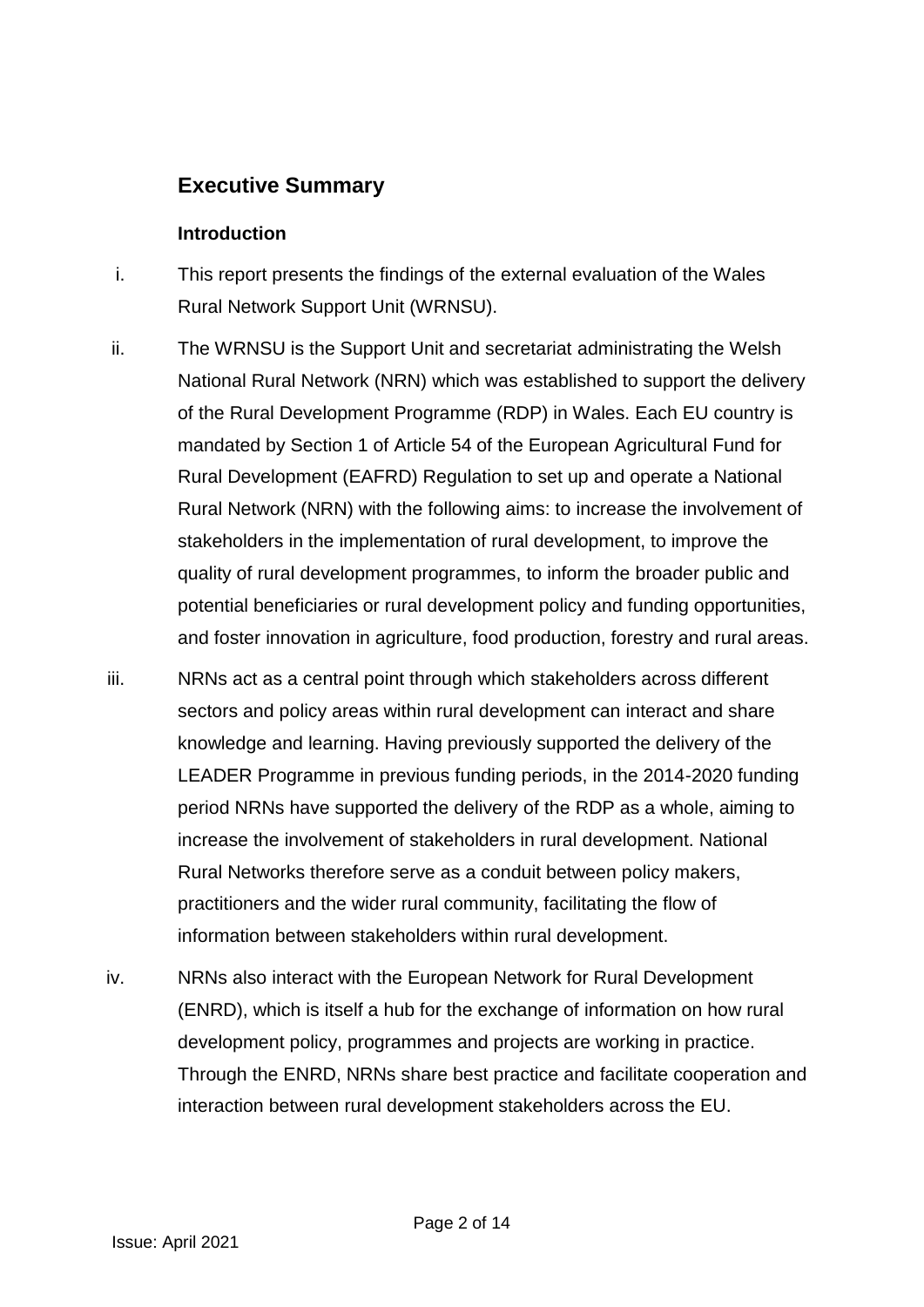- v. The WRNSU has received £2,366,885 in public funds in the 2014-2020 programme period, of which £1,017,761 is provided by the EAFRD and £1,349,124 has been co-financed by the Welsh Government.
- vi. The WRNSU evaluation involved the following:
	- a) A desk-based review of all relevant policy, documentation and relevant data;
	- b) Production of a logic model and wider Theory of Change for the WRNSU, including the delivery of an online logic model workshop with the WRNSU delivery team;
	- c) In-depth interviews with a wide range of stakeholders across rural development in Wales and beyond, including key policy stakeholders in rural development, beneficiaries of RDP funding, WRN Steering Group members, and administrators of LEADER Local Action Groups;
	- d) Interviews with administrators of the England, Scotland and Northern Ireland NRNs;
	- e) Collection of qualitative and quantitative data through an online survey of the rural development community;
	- f) Workshops with the WRN Steering Group and with LEADER Programme administrators;
	- g) The production of three case studies of best practice NRNs, featuring Wallonia, Finland and Ireland;
	- h) An assessment of future post-RDP funding scenarios in which the WRNSU or an equivalent network could operate,
	- i) A detailed assessment of future options for the WRNSU or an equivalent network post-RDP;
	- j) The production of a series of recommendation for the WRNSU going forward.

# **Key Findings**

vii. There is a clear need for a rural network function in rural development. Most stakeholders agreed with this assertion, noting the benefits that a network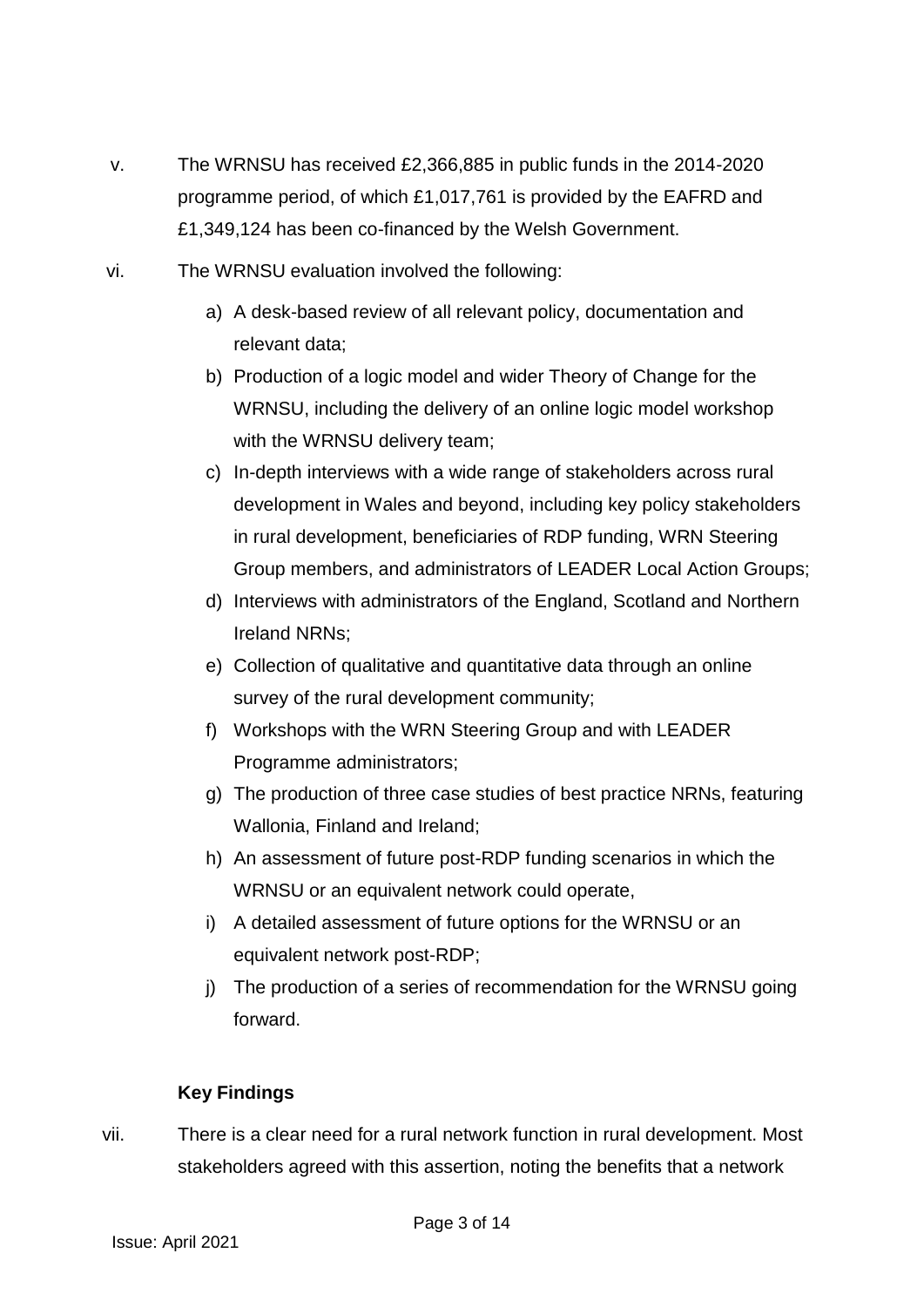function brings to encouraging interaction between stakeholders, disseminating information to the rural development community, and supporting the implementation of LEADER.

- viii. The WRNSU has faced challenges to its operations due to resource constraints. Of the six current WRNSU team members, only two are full-time employed, with the four other staff members working part-time. In addition, in the last twelve months, the WRNSU has faced further issues with staffing. Some team-members have been periodically reassigned to carry out work for purposes beyond their original remit or work not relating to the WRNSU. This has led to the WRNSU team being spread more thinly across WRNSU tasks.
- ix. The WRN Support Unit staff were seen as competent, knowledgeable and had good experience within rural development, including extensive contacts and relationships with stakeholders representing traditional rural sectors. European stakeholders noted that the Support Unit was an effective NRN support unit, particularly at representing and championing Welsh rural development at international events.
- x. There was a lack of awareness of the remit and activities of the WRNSU among rural development stakeholders outside of the LEADER Programme. This was attributed to the WRNSU having to serve, in this programme, areas of the RDP not previously included in its remit, and an insufficiently formalised requirement for stakeholders, including WG policy and scheme leads, to engage with the Support Unit. It should be noted that other NRNs spoken to had faced similar challenges.
- xi. While members of the WRN Steering Group recognised its potential value to the delivery of the WRN, the steering group was perceived by stakeholders spoken to as 'rubber-stamping exercise', lacking in the authority to 'steer' the WRNSU in its operations. There was criticism that the Steering Group was established too late to influence the delivery of the WRN, and that it was also made up of the 'usual suspects'. Steering Group meetings also became less frequent in recent years due to issues with resourcing, with some members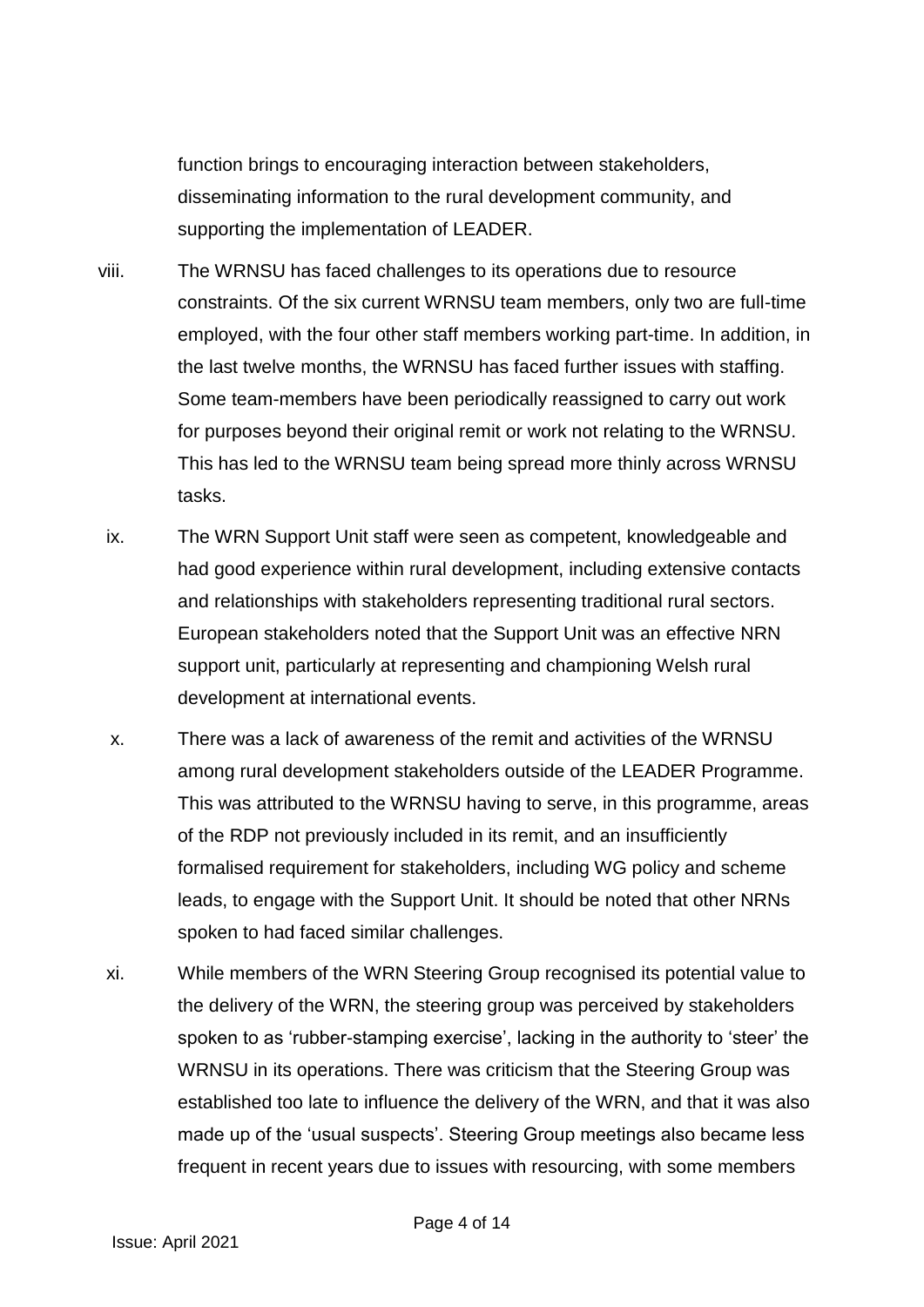leaving the Steering Group. There is still, however, a strong appetite among Steering Group members to steer and participate in the rural network and the RDP more generally. Additionally, logistical barriers faced in convening the Steering Group can be overcome through the use of videoconferencing, with the most recently held virtual Steering Group very well attended.

- xii. There was concern among stakeholders that the WRN was not being delivered to its full remit, with a lack of proactive engagement noted as a common theme. Stakeholders acknowledged that this appeared to be due to issues with significant changes in staffing, especially across the Welsh Government, which had been an impediment to the delivery of the WRN. Stakeholders believed that activities carried out by the Support Unit were hamstrung by constant staff changes. Some interviewees expressed that a lack of suitable resourcing for the WRNSU has impacted the capacity of the WRNSU to fulfil its potential.
- xiii. The communications function of the WRNSU was viewed positively by stakeholders and is the clearest and best example of it fulfilling its remit. The website in particular was highly spoken of, with many stakeholders recognising the work that had gone into establishing the website to be independent of Welsh Government and have the ability to publish content more freely.
- xiv. While the WRNSU has facilitated networking events during the current programme period, there was a perception among stakeholders of a drop-off in the number of events held between 2017 and early 2020. However, events were held in Wales throughout this period, with other events facilitated by the WRNSU taking place beyond Wales. Stakeholder perceptions on this issue point to a difference between stakeholder expectations and the number and types of events held. Despite the closure of the RCDF and the move to ENRAW, the majority of stakeholders (including RDP beneficiaries and LAGs) stated that they would have liked to see more thematic and cooperation events within Wales.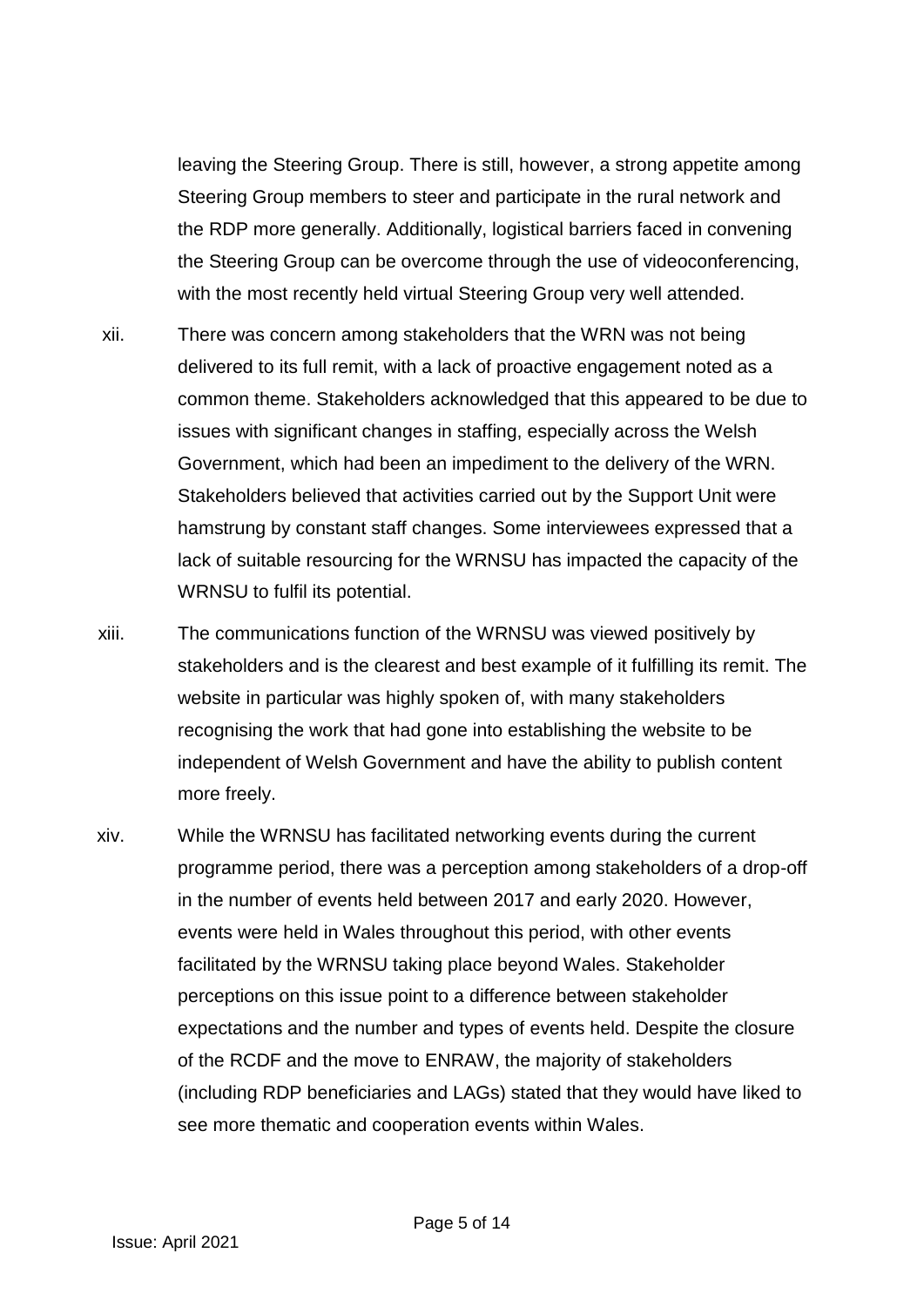- xv. There was however recognition from stakeholders of the positive developments made in 2020 in the form of virtual events organised and hosted by the WRNSU, capitalising on the shift to online meetings in order to host networking events and workshops. The WRNSU has run a series of thematic events and workshops online since September 2020. The relative ease with which stakeholders were brought together to explore thematic issues in this way bodes well for a more fruitful event schedule in the future.
- xvi. Stakeholders stated that face-to-face events between three to five years ago were beneficial to stakeholders, such as supply chain meetings for farmers, wool and textiles discussion groups, and roadshows. These events gave beneficiaries of RDP funding the opportunity to share experiences and best practice. Data has yet to be collected as the benefit of recently held virtual events, such as the October 2020 online wool and textiles event.
- xvii. LAGs were on the whole critical of a lack of proactive facilitation of networking and cooperation on a Wales-wide level. LAGs predominately networked regionally within Wales, with groups communicating within the south-east, the south-west and the north. Interviewees stated these interactions were generally borne from existing relationships, with little facilitation from the WRNSU. LAGs spoke of the potential for the WRNSU to have further aided co-operation opportunities and developed existing relationships. Despite suggestions being made to the WRNSU for this to take place, this has apparently as yet not occurred. An issue identified was a lack of understanding as to who had responsibility for leading on cooperation and networking, with LAGs and the WRNSU each looking to the other to facilitate these engagements.
- xviii. The WRNSU was considered to be an enthusiastic contributor to the ENRD at co-operative events, sharing ideas, initiatives and examples from Wales. They were also considered useful as an exemplar to other countries of what a small country can contribute to the ENRD.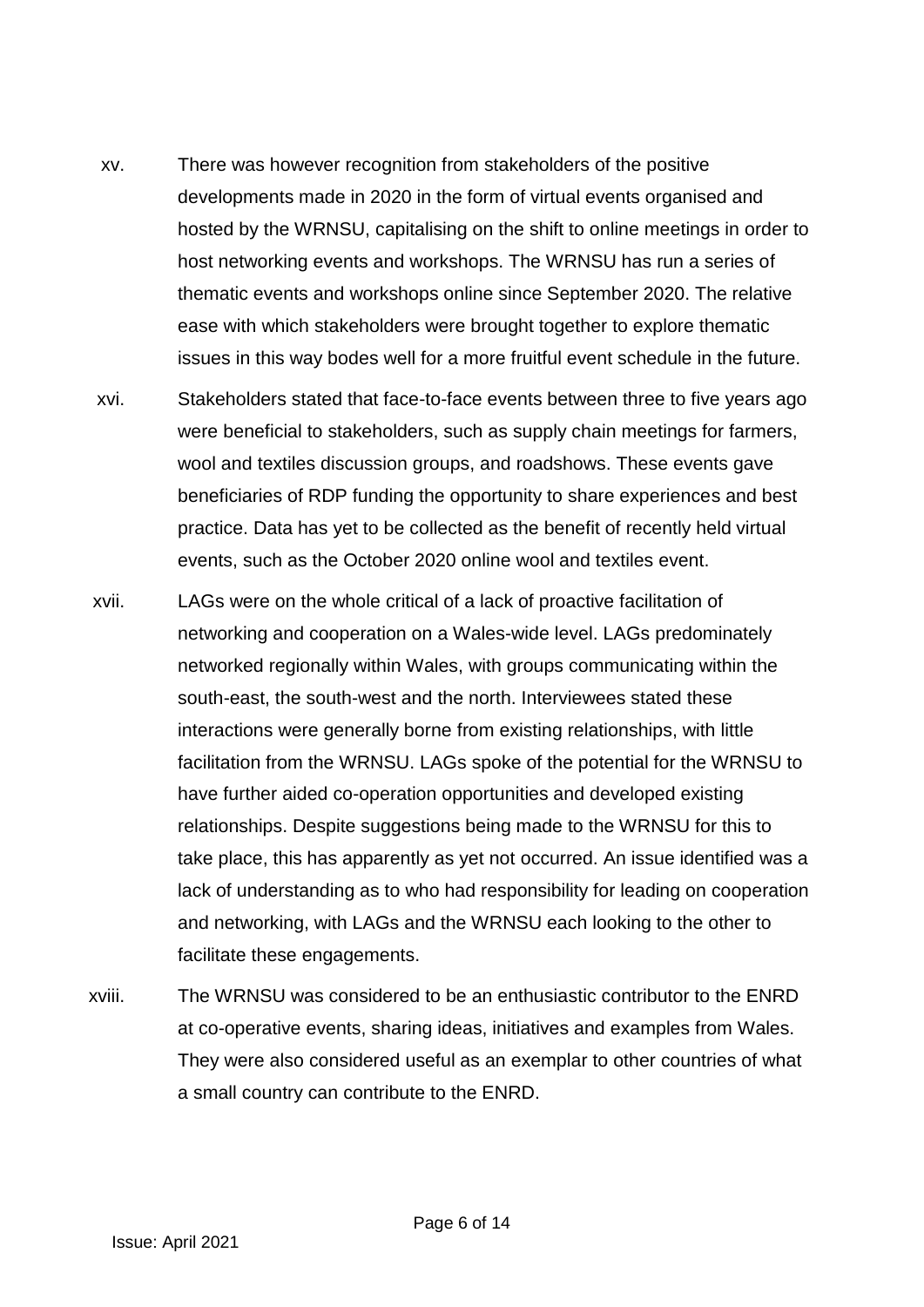#### **Recommendations for the remainder of the RDP period**

- xix. *Re-scope the purpose of the steering group*: re-engage with the steering group to use their expertise and experience in order to assess how the WRN can best support the transition from the RDP to new funding opportunities. Explore the possibility of using thematic sub-groups in order to address pressing needs for LEADER and the other rural development stakeholders.
- xx. *Better communicate the role of the WRNSU to stakeholders*: re-engage with RDP scheme leads and broader stakeholders to remind stakeholder of the service that the WRNSU can provide. This exercise can also scope out the short-term needs of various RDP schemes to identify ways that the WRNSU can support the transition to post-RDP funding scenarios.
- xxi. *Establish clearer procedures for developing event ideas from LAGs and establish clarity as to where responsibilities lie*: the issues identified in turning ideas for events from LAGs into events points to a problematic process for turning event ideas into a reality. The bottleneck or barriers need to be addressed. A clear expectation of who has responsibility to push the development of the event forward is needed, as is an improved process for turning an event idea into a project.
- xxii. *Mandate for scheme leads to get in touch*: seek a more formalised relationship with scheme leads across the RDP to open up regular communication. Establish the precedent of formalised introductions and an open channel with key stakeholders, especially policy and scheme leads.
- xxiii. *Build on recent thematic events held online*: Pursue a more thematic delivery in organising events and capitalise on the shift to online working to bring together stakeholders.
- xxiv. *The WRNSU should consider encouraging LAGs across Wales to follow the good practice set by the south-west LAG group in terms*: The south-west Wales LAG meetings are a good practice model that should be considered by LEADER administrators across Wales. The involvement of LAG chairs provides an avenue to better engage LAGs in networking and provides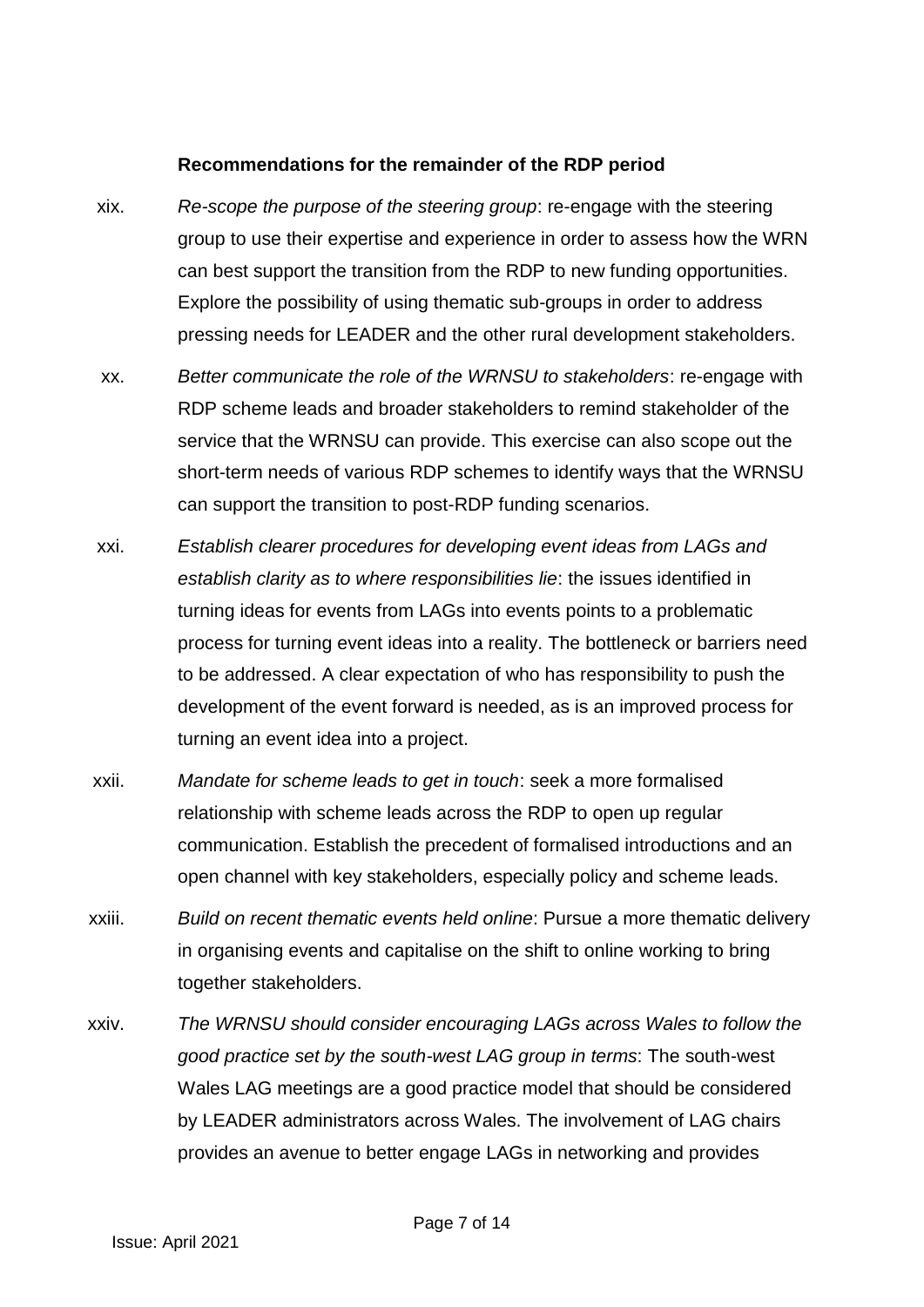administrators and LAG members with a forum to share ideas and best practice, and address issues.

xxv. *Explore possibility of workshops for LAGs on preparations for post-RDP scenarios*: identify, perhaps in consultation with LEADER Programme administrators and LAGs, themes and topics that can be covered in workshops which would re-energise LAGs and begin the process of planning for a future beyond RDP funding. Many LEADER stakeholders noted waning interest from LAG members due to the end of the RDP. Activity is needed to maintain momentum into future funding scenarios. The Scotland Rural network has run workshops on alternative funding for LAGs, it is recommended that this approach is emulated.

### **Summary of Part II**

- xxvi. Part II of this report looks to the future and possible options for a rural network post-RDP.
- xxvii. The future scenarios analysis presents three potential scenarios for rural development in Wales, that the rural network may operate within. These are based on different levels of intensity with regard to the policy, legal and funding framework for rural development.
- xxviii. The scenarios are as follows: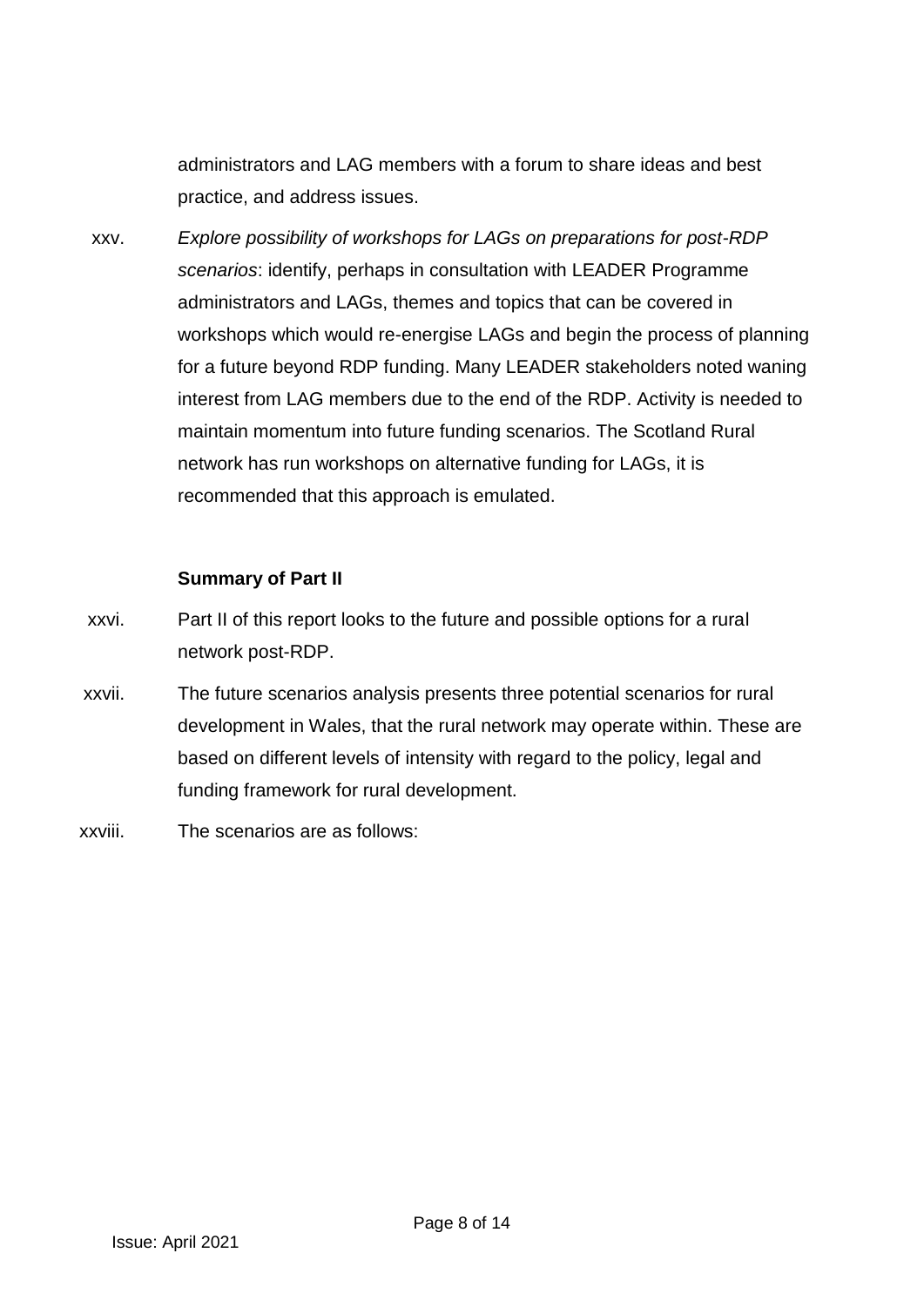|                       | <b>Policy framework</b>                                                                                                                                                                                            | <b>Legal framework</b>                                                                                                                                            | <b>Funding framework</b>                                                                                                                                                                                       | <b>Other elements</b>                                                                                                                                                                                                    |
|-----------------------|--------------------------------------------------------------------------------------------------------------------------------------------------------------------------------------------------------------------|-------------------------------------------------------------------------------------------------------------------------------------------------------------------|----------------------------------------------------------------------------------------------------------------------------------------------------------------------------------------------------------------|--------------------------------------------------------------------------------------------------------------------------------------------------------------------------------------------------------------------------|
| <b>Scenario 1</b>     | Clear Welsh & UK<br>$\bullet$<br>rural policies<br>WG to keep WRN<br>$\bullet$<br>policy<br>Synergy with other<br>$\bullet$<br>Welsh place-based<br>policies<br><b>Connection with EU</b><br>$\bullet$<br>policies | <b>Dedicated legal</b><br>$\bullet$<br>instruments for rural<br>development (UK &<br>Wales)<br><b>Connection with</b><br>international<br>programmes              | <b>Dedicated Welsh</b><br>$\bullet$<br>pot of funding for<br><b>RD</b><br>Shared<br><b>Prosperity Fund</b><br>(SPF) with RD<br>support                                                                         | <b>Welsh Rural Network</b><br><b>UK Rural Network</b><br>Possibility to join EU<br>$\bullet$<br>projects<br><b>Continuation of LAG</b><br>and LEADER types of<br>approach                                                |
| Scenario <sub>2</sub> | Weak UK policy on<br>$\bullet$<br><b>RD</b><br>Some WG policy<br>$\bullet$<br>objectives<br>No connection with<br>$\bullet$<br>EU rural policy or<br>CAP                                                           | Welsh legal<br>instruments for<br>agriculture and only<br>partially for RD.<br>Some legal<br>$\bullet$<br>instruments for local<br>development (rural &<br>urban) | Shared pot of<br>funding for<br>economic<br>development<br>covering rural<br>and urban areas<br>(Welsh<br>Framework)<br>Low level of<br>$\bullet$<br>match funding<br>from private and<br>community<br>sectors | <b>WRN within existing</b><br>future networks<br>(NRW?)<br><b>Informal UK network</b><br>$\bullet$<br>Weak local community<br>approach<br>Informal contacts with<br>$\bullet$<br><b>EU</b> and international<br>partners |
| <b>Scenario 3</b>     | No focus on rural<br>$\bullet$<br>development or<br>economic<br>development<br>policies.<br>Non-alignment<br>$\bullet$<br>(clash) of agricultural<br>policies across the<br>UK.                                    | No specific<br>instruments for RD.                                                                                                                                | No funding<br>$\bullet$<br>earmarked for<br>rural areas.<br>No funding from<br>$\bullet$<br>Welsh or UK<br>governments.                                                                                        | No rural network at all<br>Sectors working<br>$\bullet$<br>separately<br>Weak or absent<br>$\bullet$<br>community<br>development                                                                                         |

**Table 0.1 – Summary of Scenarios**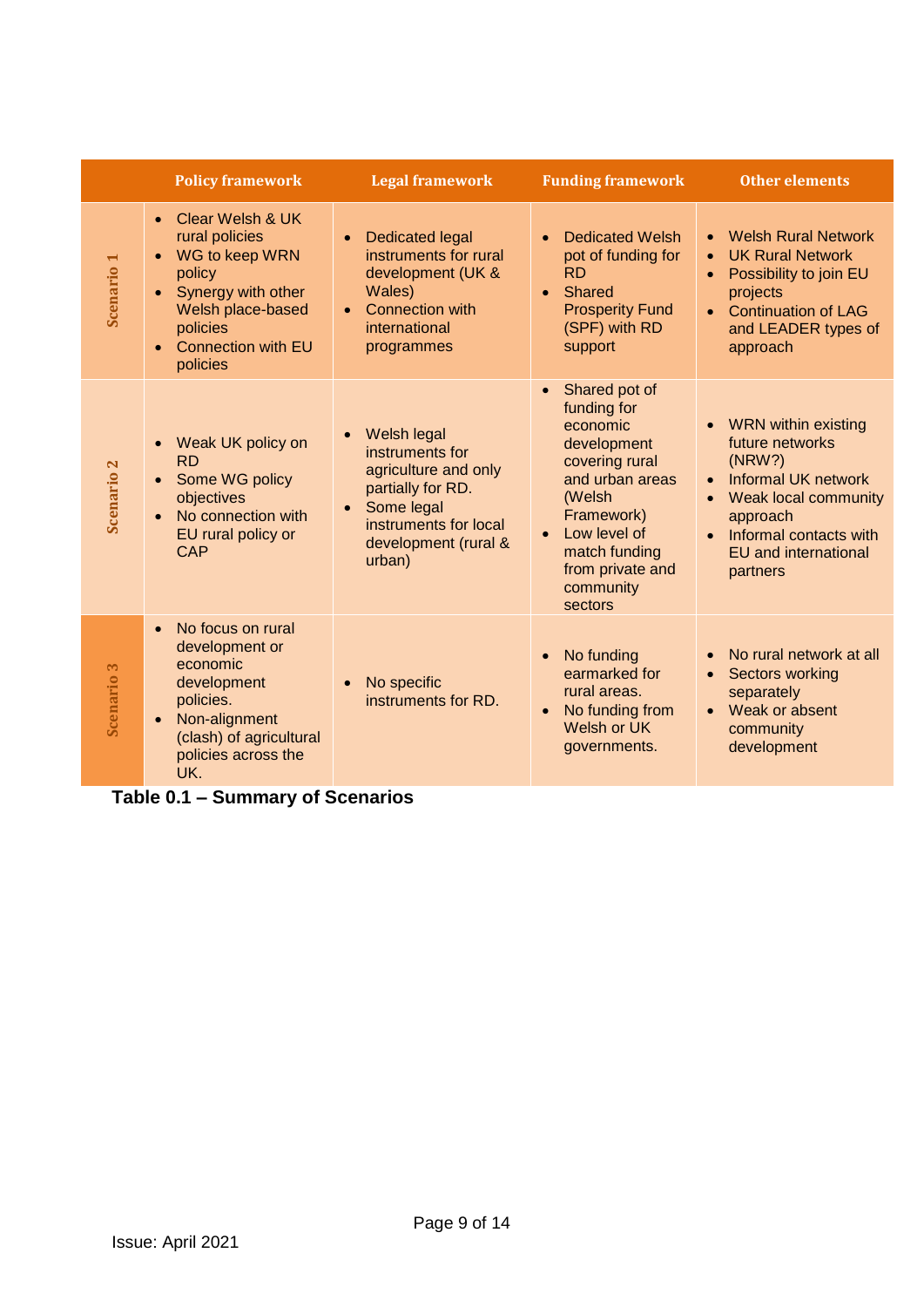xxix. The report then sets out potential roles for the WRN in relation to the three scenarios outlined:

|                                 | <b>Scenario 1</b>                                                                                                                                                                                                                          | <b>Scenario 2</b>                                                                                                                                                                                                                     | <b>Scenario 3</b>                                                                                                               |
|---------------------------------|--------------------------------------------------------------------------------------------------------------------------------------------------------------------------------------------------------------------------------------------|---------------------------------------------------------------------------------------------------------------------------------------------------------------------------------------------------------------------------------------|---------------------------------------------------------------------------------------------------------------------------------|
| <b>Networking</b>               | Maintain existing and<br>$\bullet$<br>develop new national and<br>international contacts.<br>Active participation in UK<br>$\bullet$<br><b>RDP</b> network<br>$\bullet$<br><b>Maintain existing LAGs</b><br>and create a Welsh<br>network. | <b>Maintain informal</b><br>$\bullet$<br>contacts with<br>stakeholders across<br>the UK<br><b>Foster contacts</b><br>$\bullet$<br>outside the UK<br><b>Support local</b><br>$\bullet$<br>development<br>approaches where<br>possible. | • Nurture existing<br>networking contacts<br>(regional, national,<br>and where possible<br>international level).                |
| <b>Governance</b><br>/ advocacy | Active support to a Welsh<br>rural network<br>Represent network on<br>$\bullet$<br>stakeholder groups in<br>Wales and UK.                                                                                                                  | Represent rural<br>$\bullet$<br>interests in relevant<br>policy fora at Welsh<br>and UK level<br>Liaise with regional<br>partnership and<br>provide support.                                                                          | Continue to liaise with<br>relevant groups at<br>local and regional<br>level to facilitate<br>intervening changes.              |
| <b>Cooperation</b>              | Proactive role in<br>developing cooperation<br>projects.<br>Arrange study visits and<br>$\bullet$<br>events                                                                                                                                | Contribute to<br>$\bullet$<br>cooperation activities<br>of Welsh<br>Government and<br><b>Local Authorities.</b>                                                                                                                       | Act as antenna to<br>$\bullet$<br>possible cooperation<br>activities in the UK<br>and abroad.                                   |
| <b>Information</b>              | <b>Build on current</b><br>$\bullet$<br>information and<br>dissemination activities<br>Develop innovative<br>$\bullet$<br>communication services<br>for rural stakeholders to<br>enable change                                             | Provide information<br>and support to<br>stakeholders on post<br>Brexit context.<br>Continue to promote<br>$\bullet$<br>best practices and<br>share examples.                                                                         | Contribute as<br>information tools of<br>WG departments and<br>other organisations in<br>Wales to promote<br>rural development. |
| <b>Funding</b>                  | Support access to<br>$\bullet$<br>funding schemes through<br>dedicated services<br>Promote access to<br>$\bullet$<br>national and international<br>funding programmes<br>relevant to rural groups<br>and beneficiaries.                    | Support access to<br>funding programmes<br>(training, seminars)<br>Contribute to the<br>$\bullet$<br>preparation and<br>design of WG<br>funding programmes<br>(rural proofing).                                                       | Provide information<br>$\bullet$<br>services on funding<br>opportunities relevant<br>to rural                                   |

| Table 0.2 - Potential roles for a WRNSU in the Post Brexit scenarios |  |  |
|----------------------------------------------------------------------|--|--|
|----------------------------------------------------------------------|--|--|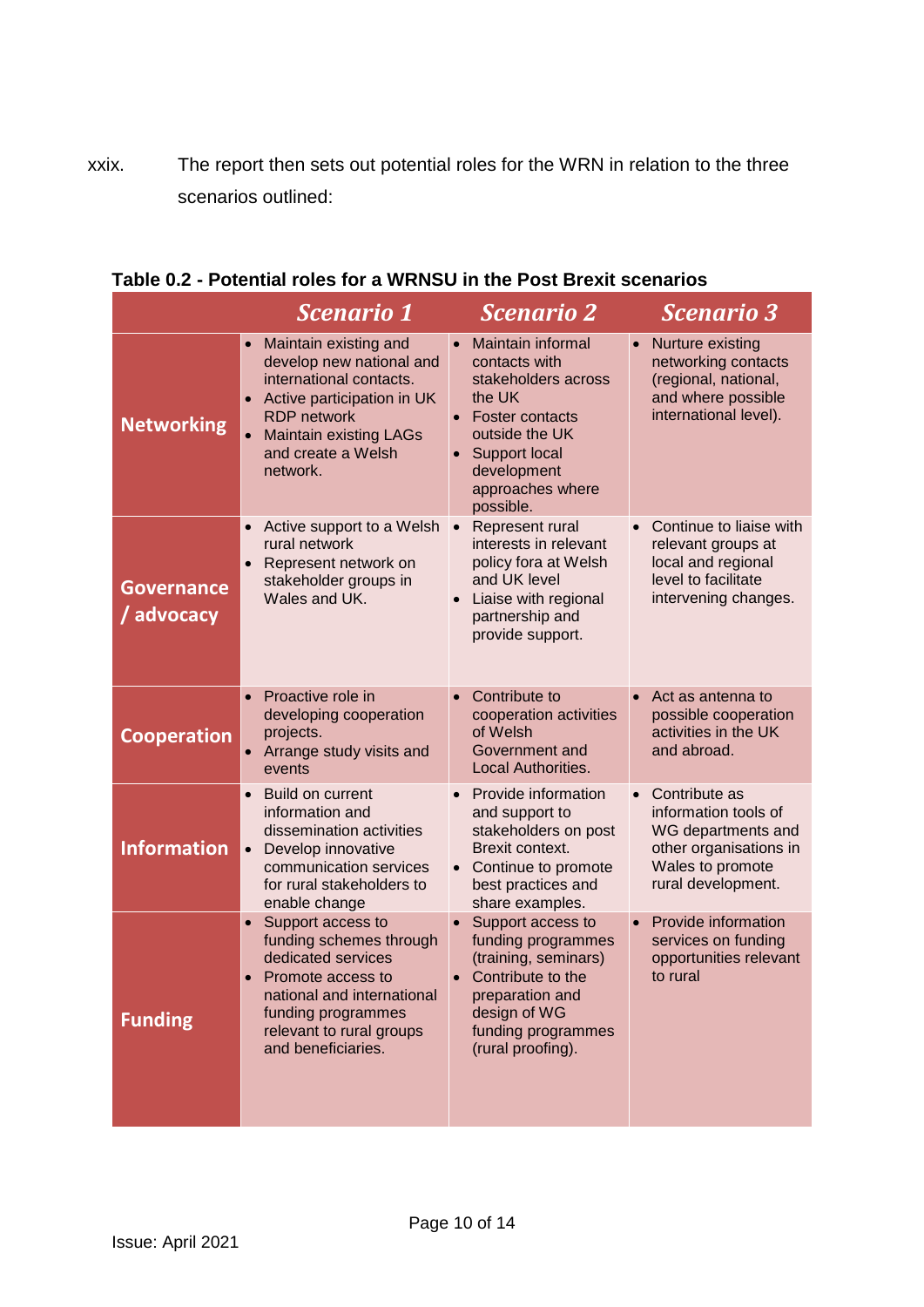xxx. Section 8 presents a series of post RDP scenarios and the implications on the WRN and WRNSU.

### **Key Recommendations (Part II)**

- xxxi. Part II of the report, through setting out potential options for the WRN post-RDP based on the feedback from the stakeholders engaged with and pest practice examples from the three case studies, is able to set out a series of recommendations relating to the re-structuring, remit, and role of the WRNSU under a future funding programme.
- xxxii. *Recommendation 1: continuity in communications*: Where possible, there should be continuity in the communications service delivered by the WRNSU during the transition period post-RDP to ensure that progress to date is not lost and can be built on. The WRNSU should remain the avenue through which information is communicated to the rural development sector. This need is amplified during a transition period.
- xxxiii. *Recommendation 2: support events during transition:* The WRNSU should explore events and workshops that can be held in the transition period to encourage LAG members to continue engaging and to provide support, guidance, and networking opportunities.
- xxxiv. *Recommendation 3: redefine remit of WRN + SU:* Once there is some clarity to the structure of a post-RDP landscape, and where there is greatest need and opportunity, the remit of a WRN and Support Unit should be determined, with its scope and responsibilities clearly defined. This must then be clearly communicated to all key stakeholders and potential beneficiaries, with clarity on formalised mechanisms of engagement and support provision provided to all potential actors in the network.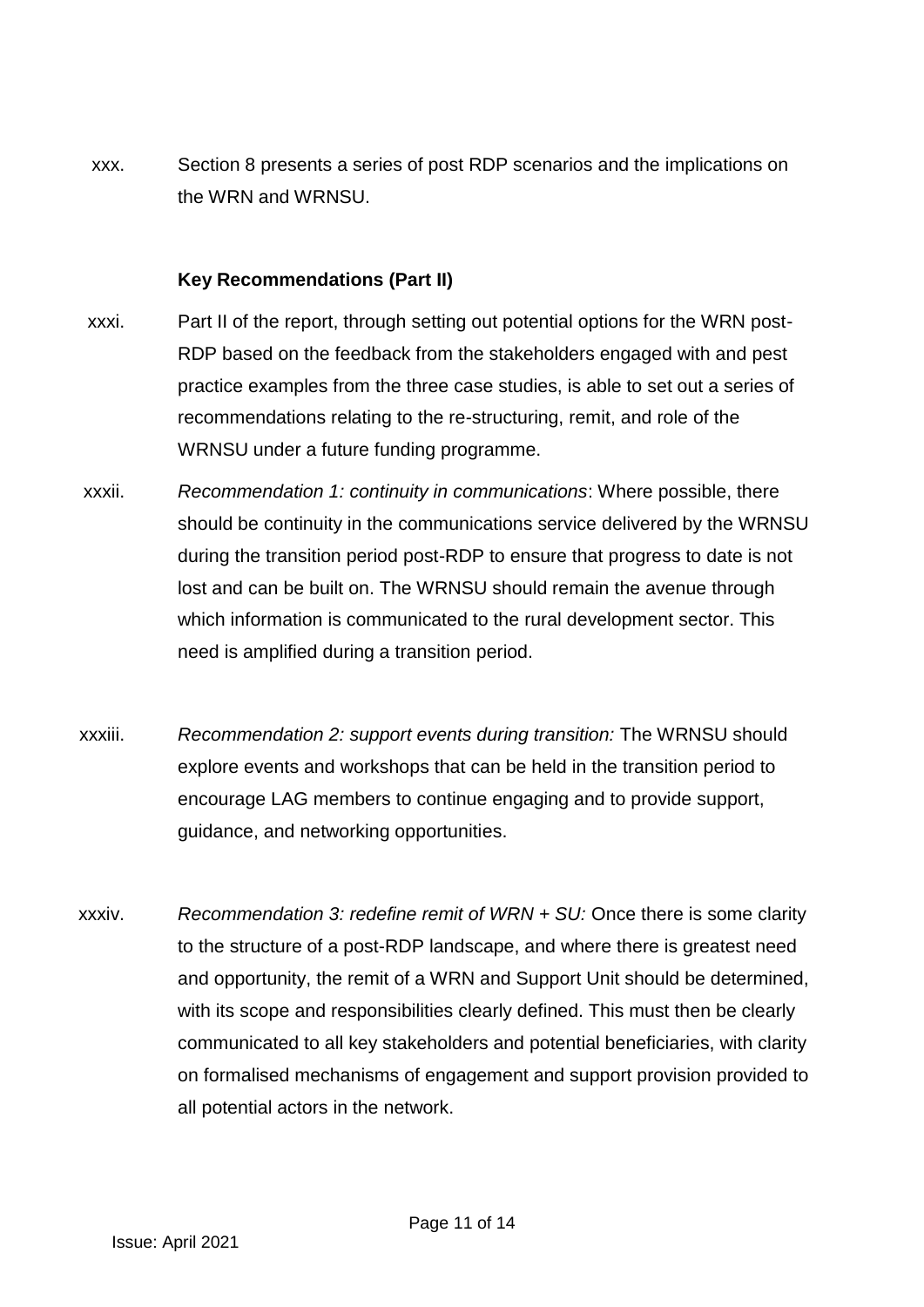- xxxv. *Recommendation 4: agree on external / internal provision of WRNSU delivery:* Following the determination of a post-RDP Rural Network and Support Unit remit, it should then be decided whether this remit will best be served by an internal or externally sourced unit, or a mixed approach.
- xxxvi. *Recommendation 5: a representative steering group and robust mandate:*  The existence of a Steering Group with a robust mandate and strengthened role in the governance of the WRNSU will be important for a post-RDP Rural Network and Support Unit. Personnel in the Steering Group should represent and reflect any redrawing of remit and scope and should be in place at the commencement of any decision making about the WRNSU.
- xxxvii. *Recommendation 6: mapping of rural development sector:* Delivery of WRNSU activity in any post-RDP scenario will benefit from a mapping exercise of the rural "ecosystem" in Wales, with the responsibilities, areas of interest, and sectoral coverage identified of different actors.
- xxxviii. *Recommendation 7: agree models of stakeholder engagement:* Avenues for effective stakeholder engagement and engagement activity should be formalised, or at least informally agreed, especially between the Support Unit and policy leads. Several models of engagement should be explored, including the form of a membership structure, to encourage strengthened and more in-depth engagement and stakeholder buy-in and demands for quality delivery.
- xxxix. *Recommendation 8: regular surveying of the sector:* In addition to establishing more formalised and routine stakeholder engagement, a regular surveying effort of the wider rural development sector would ensure that the activities of the WRNSU and the function of the network continues to meet the needs and demands of stakeholders and beneficiaries.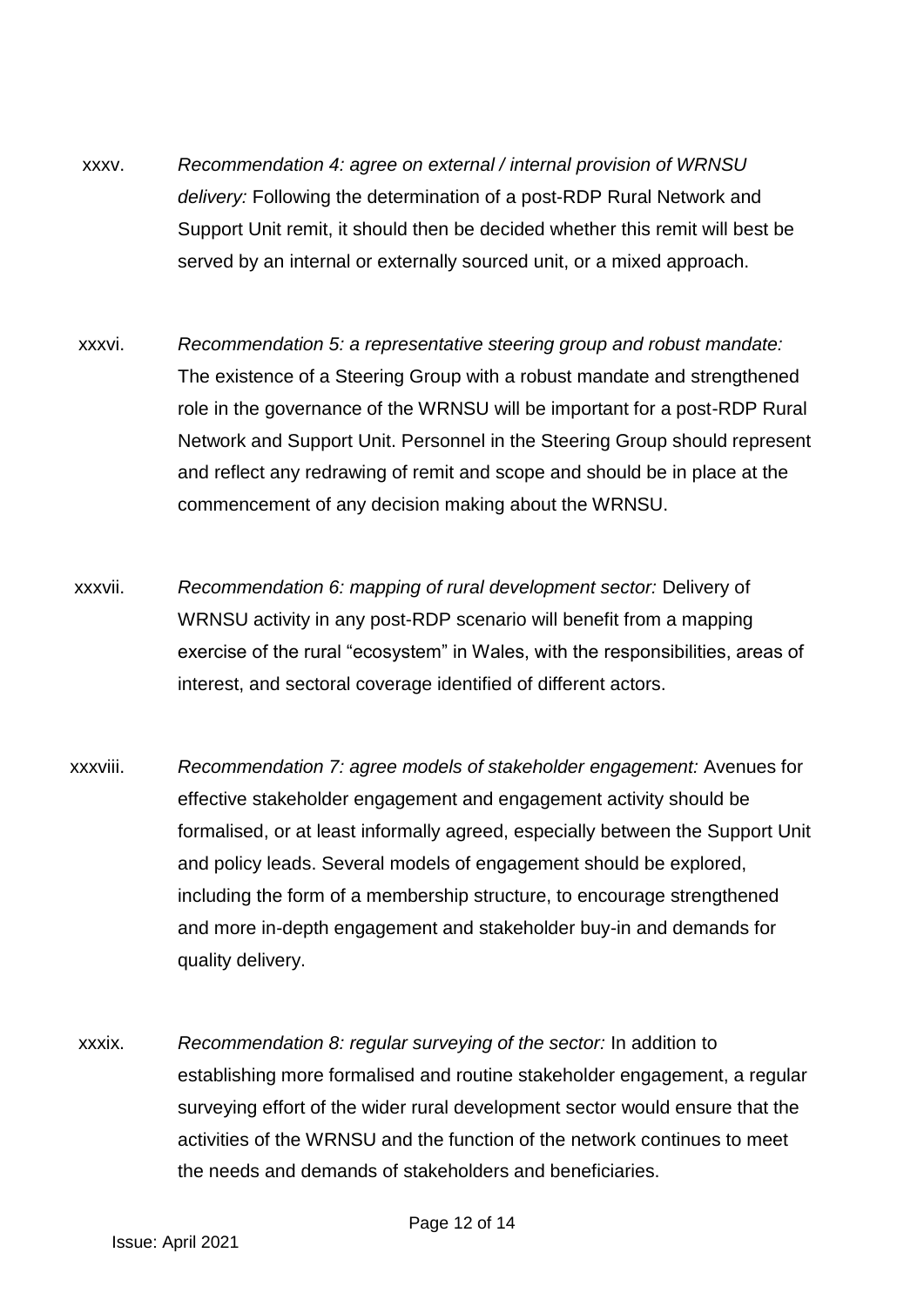- xl. *Recommendation 9: maintain some structural alignment with other EU NRNs:* In all post-RDP future scenarios, some degree of transnational cooperation will be possible at both national and regional levels. The ease with which this is enabled, particularly within the EU, is increased if there remains some similarities and alignment in the structure and organisation of the Wales Rural Network with its European counterparts.
- xli. *Recommendation 10: enable the WRNSU to carry out a more strategic role:*  There is great potential for the WRNSU to carry out a more strategic role in coordinating and facilitating networking and cooperation across the rural development, something which was also widely called for. As a result, it is advisable therefore that this role be written into any newly defined remit for the Unit. Effective delivery of this role would also rely upon adequate resourcing.
- xlii. *Recommendation 11: Introduce thematic working at the core of the delivery of the WRN:* A focus on thematic working can bring together stakeholders in rural development to cooperate and share best practice around subjects deemed of greatest importance.
- xliii. *Recommendation 12: Establish an Innovation Thematic Group:*  Establishment of an Innovation Thematic Group, along the lines of the group in the Wallonia RWDR, should be a priority. This can involve a mapping of innovation within the rural development sector, and the development of an innovation exchange system.
- xliv. *Recommendation 13: Establish relationships with Welsh Research Institutions:* Rural development policy must be informed by a comprehensive evidence base. The WRNSU is well placed to contribute directly, by